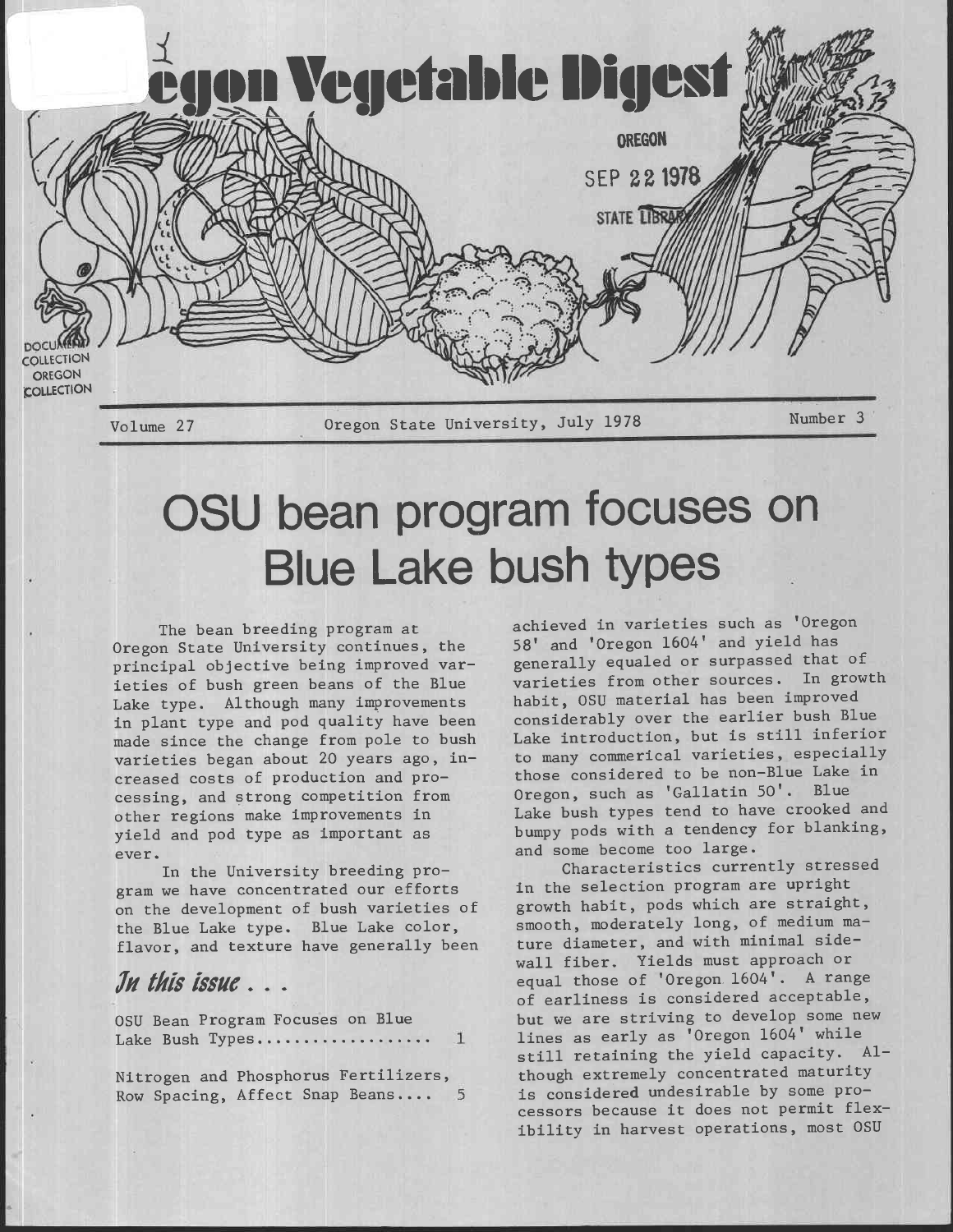lines are at least moderately concentrated compared to varieties in commercial use.

## Current Status of Breeding Lines

At present several breeding lines in advanced generations are considered promising. About 20 are being increased by commercial seed producers with expected seed returns varying from 200 to 10,000 lbs. The new lines came from a number of different crosses, but can be grouped to some extent with respect to origin and characteristics as described below. Yield estimates from replicated small-plot trials are shown in Table 1.

It should be recognized that the determination of potential commercial yield of a line requires several years of trial and is subject to error in small plot trials during a single year or two. For example, in 1977, root rot and symphylan problems reduced vigor in the trial. Early lines, such as 'Oregon 1604', appear to be affected more than later, more vegetative lines. Thus, the yield of some compared to 'Oregon 1604' may have been exaggerated. Indications of processing quality were obtained from panel evaluations conducted on samples uniformly processed at the Department of Food Science. Both OSU and processing industry personnel

Table 1. Yields of selected green bean breeding lines and varieties, Corvallis, OR, 1976 and 1977

| Variety or OSU  | Parentage or                 |               | 1976                    | 1977                     |                            |  |
|-----------------|------------------------------|---------------|-------------------------|--------------------------|----------------------------|--|
| line no.        | source                       | Tons/acre     | $% 1-4 \text{ sieve}^2$ | Tons/acre                | $% 1-4$ sieve <sup>*</sup> |  |
| Ore 1604        |                              | 5.8           | 44                      | 7.5                      | 62                         |  |
| Ore 1604B       |                              | 5.9           | 55                      | 7.3                      | 58                         |  |
| $4091 - 3$      | B5713-1                      | 5.9           | 45                      | 7.9                      | 62                         |  |
| $4094 - 1$      | B5713-4                      | 5.8           | 58                      | 7.8                      | 39                         |  |
| $4094 - 3$      | B5713-4                      | 6.5           | 53                      | $8.1^{3}$                | 40                         |  |
| $4117 - 2$      | $B5772 - 2$                  | 4.8           | 41                      | 5.4                      | 50                         |  |
| $4439 - 5$      | B5713-2                      | 4.8           | 43                      | $- -$                    | $-1$                       |  |
| 4755            | $B6519 - 3 - 2$              | 6.2           | 54                      | 8.4                      | 56                         |  |
| 4843            | $B6647 - 6 - 3 - 1$          | 6.5           | 56                      | 9.3                      | 51                         |  |
| 4846            | $B6647 - 6 - 3 - 1 - 1$      | 6.7           | 57                      | 7.9                      | 53                         |  |
| $4849 - 2$      | $B6647 - 6 - 5 - 1$          | --            | $\rightarrow$           | 6.9                      | 51                         |  |
| $4852 - 2$      | $B6647 - 8 - 2$              | --            | $-1$                    | 8.1                      | 62                         |  |
| 4862            | $B6843 - 2$                  | 5.0           | 51                      | 7.4                      | 56                         |  |
| 4883            | B6849-3                      | $ -$          | $\frac{1}{2}$           | 7.0                      | 43                         |  |
| 4884            | $B6849 - 8 - 1$              | $-$           | $-1$                    | 8.1                      | 52                         |  |
| 4886            | B6849-9                      | --            | $ -$                    | 9.4                      | 52                         |  |
| GV50            | Gallatin Valley              | 4.2           | 63                      | 6.0                      | 75                         |  |
| Galamor         | 17.<br>11                    | 4.5           | 66                      | 7.1                      | 58                         |  |
| GP73102         | Rogers Bros.                 | 4.8           | 80                      | 7.2                      | 45                         |  |
| <b>BBL73149</b> | tt<br>$\mathcal{M}$          | $-1$          | $-1$                    | 7.1                      | 47                         |  |
| BBL47           | Asgrow                       | 4.8           | 80                      | $\overline{\phantom{a}}$ | - 8                        |  |
| <b>B53</b>      | $\mathbf{H}$                 | --            | $- -$                   | 7.9                      | 61                         |  |
| <b>NCX8013</b>  | <b>FMC</b>                   | $\dots$       | $ -$                    | 5.3                      | 39                         |  |
| E6211           | Ferry Morse                  | $\sim$ $\sim$ | $-1$                    | 8.2                      | 78                         |  |
| E5200           | $\mathbf{H}$<br>ty.          | 6.2           | 58                      | $\omega$ $\omega$        | ana.                       |  |
| $ISB-2$         | Idaho Seed Bean              | 4.4           | 55                      | $\sim$                   | $\sim$ $-$                 |  |
| $WHP-1$         | H<br>$\overline{11}$<br>11.7 | --            | --                      | 8.0                      | 40                         |  |

<sup>1</sup> Means of 4 replications; adjusted to 50% 1-4 sieve size and adjusted for standby analysis of co-variance.

 $2$ Actual % 1-4 sieve size.

<sup>3</sup>Stand very poor; yield probably overadjusted.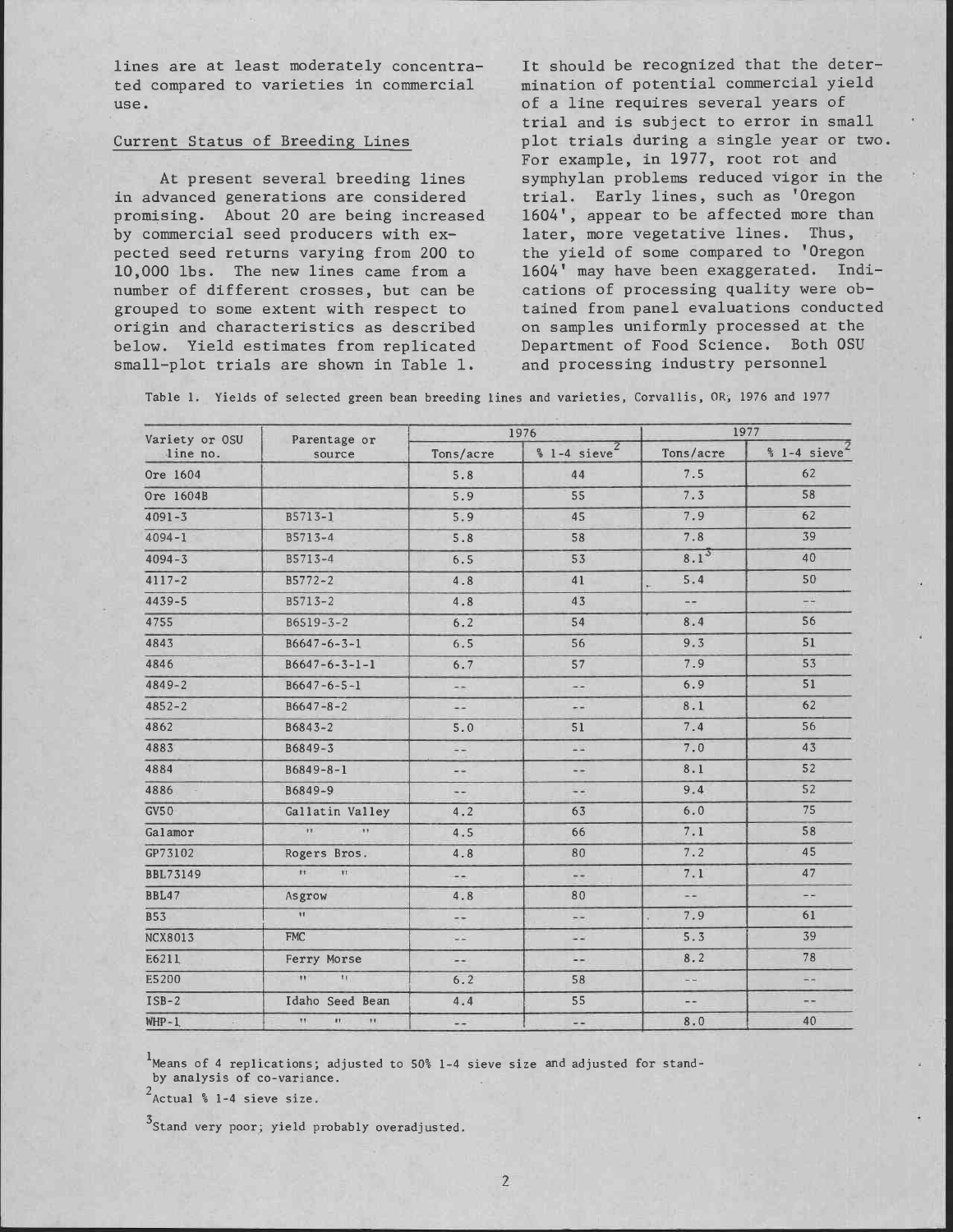| Variety or     | Canned cut, 6-sieve<br>Overall quality |               |                 | Canned whole, 3-sieve                        |                |                        |                                                                                                                                                                                                                                                                                                                                                                                              |                   |                                                                                 |               | Frozen, cut, 4&5-sieve |                 |               |                |               |                                                                     |
|----------------|----------------------------------------|---------------|-----------------|----------------------------------------------|----------------|------------------------|----------------------------------------------------------------------------------------------------------------------------------------------------------------------------------------------------------------------------------------------------------------------------------------------------------------------------------------------------------------------------------------------|-------------------|---------------------------------------------------------------------------------|---------------|------------------------|-----------------|---------------|----------------|---------------|---------------------------------------------------------------------|
|                |                                        |               |                 | Color                                        |                |                        | General appear.                                                                                                                                                                                                                                                                                                                                                                              |                   |                                                                                 |               |                        | Overall Quality |               |                |               |                                                                     |
| OSU line       |                                        | OSU           |                 | Industry                                     |                | <b>OSU</b><br>Industry |                                                                                                                                                                                                                                                                                                                                                                                              |                   | <b>OSU</b>                                                                      |               |                        | Industry        |               | <b>OSU</b>     |               | Industry                                                            |
| Number         | 1976                                   | 1977          | 1976            | 1977                                         | 1976           | 1977                   | 1976                                                                                                                                                                                                                                                                                                                                                                                         | 1977              | 1976                                                                            | 1977          | 1976                   | 1977            | 1976          | 1977           | 1976          | 1977                                                                |
| Ore 1604       | 5.9                                    | 6.3           | 5.5             | $\frac{d}{dt} \frac{d}{dt} \frac{d\phi}{dt}$ | 6.3            | 6.8                    | 4.6                                                                                                                                                                                                                                                                                                                                                                                          | m/m               | 5.8                                                                             | 5.7           | 4.3                    | $-1$            | 6.2           | 5.3            | 5.3           |                                                                     |
| Ore 1604B      | 5.7                                    | 6.3           | $\frac{1}{2}$ . | 5.8                                          | 5.3            | 6.6                    | $\frac{1}{2}$                                                                                                                                                                                                                                                                                                                                                                                | 6.5               | 5.5                                                                             | 6.8           | $\frac{1}{2}$          | 5.6             | 5.8           | 5.4            | $\sim -1$     | 5.2                                                                 |
| $4091 - 3$     | 6.0                                    | 6.3           | 5.7             | 5.9                                          | 6.4            | 6.8                    | 5.6                                                                                                                                                                                                                                                                                                                                                                                          | 6.7               | 6.7                                                                             | 6.1           | 5.4                    | 6.3             | $6.4$         | 6.2            | 5.8           | 6.2                                                                 |
| $4094 - 1$     | 6.3                                    | 6.5           | 4.9             | 6.7                                          | 7.0            | 6.8                    | 5.5                                                                                                                                                                                                                                                                                                                                                                                          | 6.9               | 6.6                                                                             | 6.7           | 5.4                    | 7.0             | 6.4           | 6.1            | 5.5           | $6.6$                                                               |
| $4094 - 3$     | 6.1                                    | 6.4           | 5.8             | 7.0                                          | 6.3            | 7.0                    | 6.0                                                                                                                                                                                                                                                                                                                                                                                          | 7.2               | 6.2                                                                             | 7.0           | 5.7                    | 7.2             | 6.1           | 6.8            | 5.9           | 6.1                                                                 |
| $4117 - 2$     | 5.9                                    | 6.4           | 5.3             | 5.8                                          | 6.5            | 6.8                    | 5.6                                                                                                                                                                                                                                                                                                                                                                                          | 5.9               | 6.2                                                                             | 6.6           | 4.9                    | 6.1             | $6.0$         | 5.7            | 5.2           | 5.8                                                                 |
| $4439 - 5$     | $\overline{\phantom{m}}$               | $\frac{1}{2}$ | $\cdots$        | $\sim 10$                                    | m m            | $-1$                   | $\sim$                                                                                                                                                                                                                                                                                                                                                                                       | $\frac{1}{2}$     | $\omega =$                                                                      | <b>SILLER</b> | $- -$                  | ww.             | $-$           | $m =$          | $- -$         | $\frac{1}{2} \left( \frac{1}{2} \right) \left( \frac{1}{2} \right)$ |
| 4755           | 6.3                                    | 5.3           | 5.5             | 6.7                                          | 6.8            | 6.8                    | 6.2                                                                                                                                                                                                                                                                                                                                                                                          | 7.1               | 6.1                                                                             | 5.9           | 5.9                    | 6.6             | 6.7           | 6.3            | 5.7           | 5.4                                                                 |
| 4843           | 6.3                                    | $\omega$ as:  | 5.5             | $+ -$                                        | 6.8            | $\rightarrow$          | 5.4                                                                                                                                                                                                                                                                                                                                                                                          | $\omega$ $\omega$ | 6.9                                                                             | $\frac{1}{2}$ | 5.6                    | $\rightarrow$   | 6.4           | $\cdots$       | 5.7           | $\sim$ $\sim$                                                       |
| 4846           | 6.8                                    | 5.1           | 5.1             | 5.8                                          | 6.4            | 6.1                    | 4.6                                                                                                                                                                                                                                                                                                                                                                                          | 6.3               | 6.6                                                                             | 6.3           | 5.1                    | 6.2             | 6.4           | 5.4            | 5.4           | 6.1                                                                 |
| $4849 - 2$     | $- -$                                  | 5.1           | $-1$            | $-1$                                         | 550            | 6.3                    | $\omega$ $\omega$                                                                                                                                                                                                                                                                                                                                                                            | $\omega$ .        | $\frac{1}{2}$                                                                   | 6.0           | $\frac{1}{2}$          | $+ +$           | $-$           | 6.3            | $=$ $-$       | $\sim$ $\sim$                                                       |
| $4852 - 2$     | $-1$                                   | 5.9           | $\sim$ $-$      | 5.9                                          | $-1$           | 6.3                    | $\frac{1}{2} \frac{1}{2} \frac{1}{2} \frac{1}{2} \frac{1}{2} \frac{1}{2} \frac{1}{2} \frac{1}{2} \frac{1}{2} \frac{1}{2} \frac{1}{2} \frac{1}{2} \frac{1}{2} \frac{1}{2} \frac{1}{2} \frac{1}{2} \frac{1}{2} \frac{1}{2} \frac{1}{2} \frac{1}{2} \frac{1}{2} \frac{1}{2} \frac{1}{2} \frac{1}{2} \frac{1}{2} \frac{1}{2} \frac{1}{2} \frac{1}{2} \frac{1}{2} \frac{1}{2} \frac{1}{2} \frac{$ | 6.1               | $\frac{1}{2} \left( \frac{1}{2} \right) \frac{1}{2} \left( \frac{1}{2} \right)$ | 6.0           | $\overline{a}$         | 6.1             | $-$           | 6.1            | $\frac{1}{2}$ | 5.5                                                                 |
| 4862           | 6.4                                    | 7.0           | 5.0             | 6.4                                          | 6.8            | 7.4                    | 5.5                                                                                                                                                                                                                                                                                                                                                                                          | 6.7               | 7.2                                                                             | 6.8           | 6.2                    | 6.9             | 6.6           | 6.5            | 5.2           | 5.7                                                                 |
| 4883           | $ -$                                   | 5.9           | $\sim$ $-$      | 6.4                                          | $\frac{1}{2}$  | 6.8                    | $\frac{1}{2} \frac{1}{2} \frac{1}{2} \frac{1}{2} \frac{1}{2} \frac{1}{2} \frac{1}{2} \frac{1}{2} \frac{1}{2} \frac{1}{2} \frac{1}{2} \frac{1}{2} \frac{1}{2} \frac{1}{2} \frac{1}{2} \frac{1}{2} \frac{1}{2} \frac{1}{2} \frac{1}{2} \frac{1}{2} \frac{1}{2} \frac{1}{2} \frac{1}{2} \frac{1}{2} \frac{1}{2} \frac{1}{2} \frac{1}{2} \frac{1}{2} \frac{1}{2} \frac{1}{2} \frac{1}{2} \frac{$ | 7.2               | $\rightarrow$                                                                   | 6.8           | $+ -$                  | 7.3             | $- -$         | 7.0            | $\frac{1}{2}$ | 6.9                                                                 |
| 4884           | $- -$                                  | 5.5           | $\sim$          | 6.4                                          | --             | 6.2                    | $\frac{1}{2}$                                                                                                                                                                                                                                                                                                                                                                                | 7.3               | $\rightarrow$ $\rightarrow$                                                     | 6.5           | e.                     | 7.1             | $=$           | 6.5            | $-1$          | 6.3                                                                 |
| GV 50          | 6.1                                    | 5.6           | 4.8             | $-$                                          | $6.8$          | 6.0                    | 5.2                                                                                                                                                                                                                                                                                                                                                                                          | ana.              | 6.8                                                                             | 6.3           | 5.2                    | $\frac{1}{2}$   | 6.7           | 5.4            | 5.2           | $\frac{1}{2}$ , and                                                 |
| Galamor        | 5.7                                    | 5.8           | $\frac{1}{2}$   | 5.2                                          | 6.3            | 6.8                    | a ac                                                                                                                                                                                                                                                                                                                                                                                         | 5.3               | 6.5                                                                             | 6.7           | $\frac{1}{2}$          | 5.8             | 6.3           | 6.5            | a sa          | 5.9                                                                 |
| GP73102        | $-$                                    | 5.2           | $-1$            | $-$                                          | $\frac{1}{2}$  | 5.8                    | an sin                                                                                                                                                                                                                                                                                                                                                                                       | m(m)              | $m = 1$                                                                         | 5.9           | $-1$                   | $\frac{1}{2}$   | $-$           | 5.7            | $-1$          |                                                                     |
| <b>BBL 47</b>  | 6.6                                    | $\sim$ $-$    | 5.0             | $- -$                                        | 6.4            | $\sim$ $-$             | 5.2                                                                                                                                                                                                                                                                                                                                                                                          | $\overline{a}$    | 6.8                                                                             | $- -$         | 5.0                    | $- -$           | 6.4           | $\overline{a}$ | 5.4           | m(m)                                                                |
| <b>B53</b>     | $- -$                                  | 6.3           | $-1$            | 6.2                                          | $\overline{a}$ | 6.3                    | in and                                                                                                                                                                                                                                                                                                                                                                                       | 6.1               | $-$                                                                             | 6.6           | $\frac{1}{2}$          | 6.4             | $-1$          | 4.7            | $-1$          | 4.9                                                                 |
| <b>NCX8013</b> | $\rightarrow$                          | 6.6           | $- -$           | 6.5                                          | $\frac{1}{2}$  | 7.0                    | m/m                                                                                                                                                                                                                                                                                                                                                                                          | 6.3               | $- -$                                                                           | 6.6           | 22                     | 6.3             | $\frac{1}{2}$ | 5.8            | $m = 1$       | 7.0                                                                 |
| E6211          | $-1$                                   | 6.0           | $\mathcal{L}$   | Ξă.                                          | $- -$          | 6.8                    | $+ -$                                                                                                                                                                                                                                                                                                                                                                                        | ÷÷                | $- -$                                                                           | 6.6           | $\sim$ $\sim$          | $\frac{1}{2}$   | $-1$          | 6.6            | m, m          |                                                                     |

Table 2. Quality evaluations of selected green bean lines and varieties, 1976 and 1977.

<sup>1</sup>Samples processed in OSU Food Science pilot plant, evaluated by panels of  $10-15$  OSU and processing industry panels, using a scale of  $1-9$  where  $1=poor$ ,  $9=outstanding$ .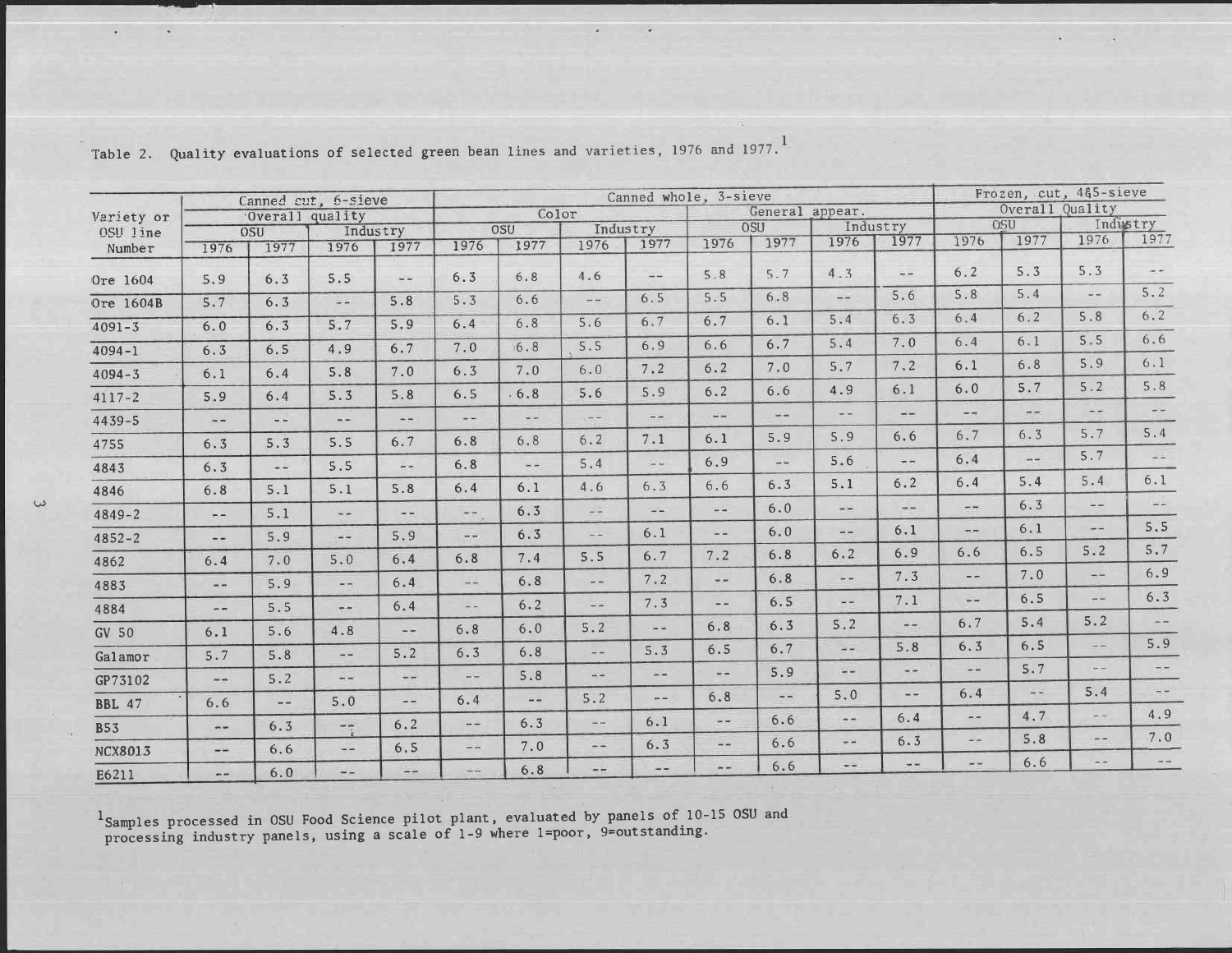participated. Table 2 shows averaged scores from 1976 and 1977 evaluations. General comments on lines or groups follow:

4091-3 - A day or two later than Ore. 1604, with a small, fairly neat plant and a concentrated crop of mediumlong, straight pods. Much smoother than 1604, but with the blanking problem to a degree, this line also has darker color. Hot weather periods in 1977 indicated it will become pithy when overmature, so must be harvested on schedule. Under increase for several years, there could be as much as 10,000 lbs of seeds in Fall 1978.

4094-1 and 4094-3 - With slightly larger pods, and slightly later maturity than 4091-3, these sister lines have been rated very high in processed quality. Color and smoothness, especially in the 3-sieve vertical packs, have been outstanding. There appears to be a tendency for poor germination, although several Idaho-grown seedlots tested in 1978 germinated well.

4117-2 - This line is the earliest line under test and is one or two days earlier in maturity than 'Oregon 1604'. It does not have the yield potential of the other lines described, but general quality characteristics are fair. Seed increases were started in 1978 to permit commerical evaluation,

4439-5 - Only fair in yielding ability, this relative of 4093-4 has short, straight pods which should be highly adapted to processing plant graders and snippers. The pods are possibly too short, but seed increases are being made for commercial size trials. As much as 200 lbs of seed may be harvested in 1978.

4755 - The growth habit of this line is distinctly upright, with the long pods borne well off the ground. In July 1978, it showed a tendency for stem elongation common to many lines of Blue Lake origin, but this does not normally occur. It has yielded about the same as 'Oregon 1604', but pod straightness and smoothness are distinctly better. Two sublines are

being increased in 1978 with a possibility harvesting around 2000 lbs of each.

4843-4852 Group - Several lines in this series are being increased. They bear medium long, smooth, slender, medium dark green pods which are slow to reach sieve size 6, but may have moderate sidewall fiber when in that maturity class. The pods are borne close in the dense central area of the plant, which is very upright until the pod load becomes heavy. The suitability of this growth habit, and the acceptability of the pods for processing have not been adequately evaluated.

4862-4886 Group - This group of related lines includes six under increase in 1978. The pods of the entire group are unusually straight for bush Blue Lake material, yet this straightness does not seem to be associated with excessive pod wall fiber as is often the case. However, a few fibrous 6 sieve pods were found in the 1977 quality tests. Otherwise the quality is good, with especially good flavor in canned pods. The growth habit is somewhat open and upright and the plant has moderate vigor. Maturity is medium and yields have been fair to good. This group is considered to be potentially good with respect to processing plant efficiency because of medium length in combination with the rather consistent straightness.

Many new breeding lines are being generated from new crosses, primarily involving the above described lines as parents used in nearly all possible combinations. This approach has been used for several years because of these lines including several distinct types of plant and pods. Future breeding is likely to involve outside material to further broaden the genetic base. An additional phase of the breeding program includes a number of new crosses for root rot resistance. Existing lines from the root rot program, as well as the better horticultural lines described above, were crossed with two resistant lines released by the University of Wisconsin. The parentage of these resistant lines, Wisconsin 77 and 83,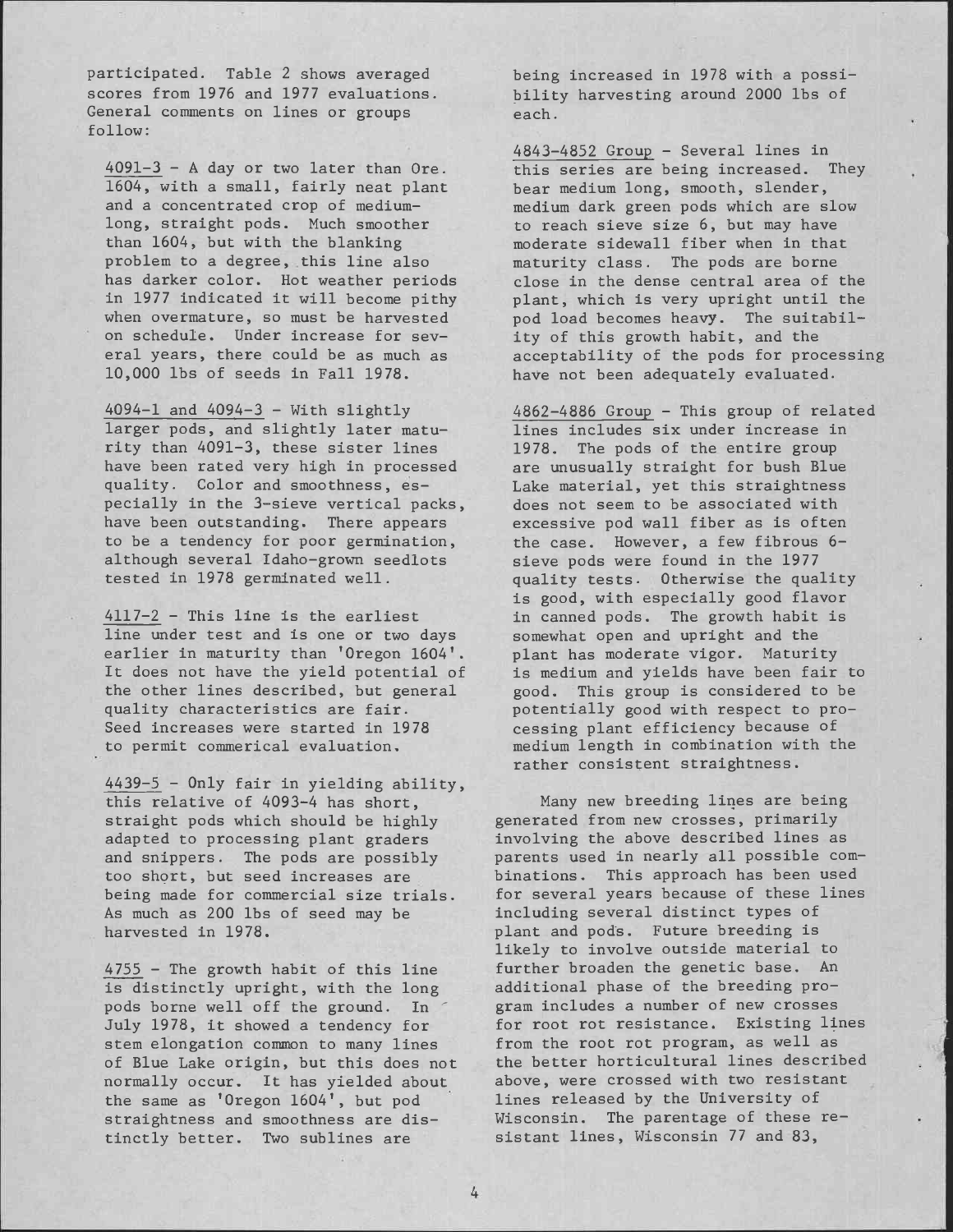included resistant lines developed in our program here, and sent to Wisconsin some years ago.

It is anticipated that the OSU bean breeding program will be continued at the present or an increased level of

activity, for a number of years to come.

J.R. Baggett, W.A. Frazier Horticulture Department

G.W. Varseveld Food Science Department

## Nitrogen and phosphorus fertilizers, row spacing affect snap beans

Various rates of nitrogen and phosphorus fertilizers were tested on bush beans in 6- and 36-inch rows at the OSU Vegetable Research Farm in 1977. Nitrogen rates were approximately 0, 50, 150 and 300 pounds N per acre supplied as ammonium nitrate; phosphorus rates were 0, 50 and 150 pounds P per acre as treble superphosphate. Thus, there were 12 treatments of a 4 x 3 factorial design with four replications. Potassium sulfate was applied on all plots at a rate of 55 pounds K per acre. All of the phosphorus and potassium fertilizer, as well as 0, 50 or 100 pounds N per acre, were applied broadcast and rototilled into the soil before planting. Additional nitrogen fertilizer was broadcast and irrigated in on appropriate plots during the season. 'Oregon 1604' bush beans were planted on May 13 in 6-inch and 36-inch rows and resulted in plant populations of about 170-180,000 plants per acre and 85-95,000 plants per acre for the respective row spacings. Irrigation was by overhead sprinklers as needed at 7 to 10-day intervals. Plant and soil samples were taken on June 24, about one week before first bloom. Harvest was on July 25 and 26.

Results of fertilizer treatments at the two row spacings are summarized in Table 1. Yield increase from application of phosphorus fertilizer was significant. Phosphorus levels in soil sampies (0-6 inch depth) averaged 58, 62 and 73 ppm P for the 0, 50 and 150 pounds P per acre rates, respectively. There was a general trend for an increase in yield at the 50 and 150 pound N per acre rates, then a slight decrease in yield at the 300 pound N rate, compared to the zero N rate. However, these

differences in yield were not statistically significant. The major difference in yield was due to row spacings because yield from 6-inch rows averaged about 37 percent higher than from 36-inch rows. Yield response to fertilizers was similar for both row spacings. Number of pods per plant from 10-plant samples taken from each plot at harvest was higher for plants from 36-inch rows than from 6-inch rows and usually was higher at the higher rates of nitrogen and phosphorus fertilizers, Table 1.

Average fresh weights of plants, taken about one week before bloom, were higher in 36-inch than in 6-inch rows. Addition of nitrogen and phosphorus fertilizers increased plant weights over those plants not receiving nitrogen and phosphorus.

Chemical analyses were made on leaves of plants sampled on June 24 and nitrogen, phosphorus and potassium concentrations are reported in Table 1. Addition of nitrogen fertilizer increased nitrogen concentrations in leaves of plants in 6- and 36-inch rows with slightly higher levels of nitrogen in plants from 36-inch rows. Addition of phosphorus fertilizer decreased average nitrogen concentration in leaves. Phosphorus concentrations in leaves of plants were not appreciably affected by application of phosphorus or nitrogen fertilizers. Phosphorus concentration was slightly higher in leaves of plants in 36-inch rows than in plants in 6-inch rows. Concentration of potassium in leaves of plants sampled before bloom was not consistently affected by application of nitrogen and phosphorus fertilizers. Potassium levels averaged slightly higher in leaves of plants in 36-inch rows than in 6-inch rows.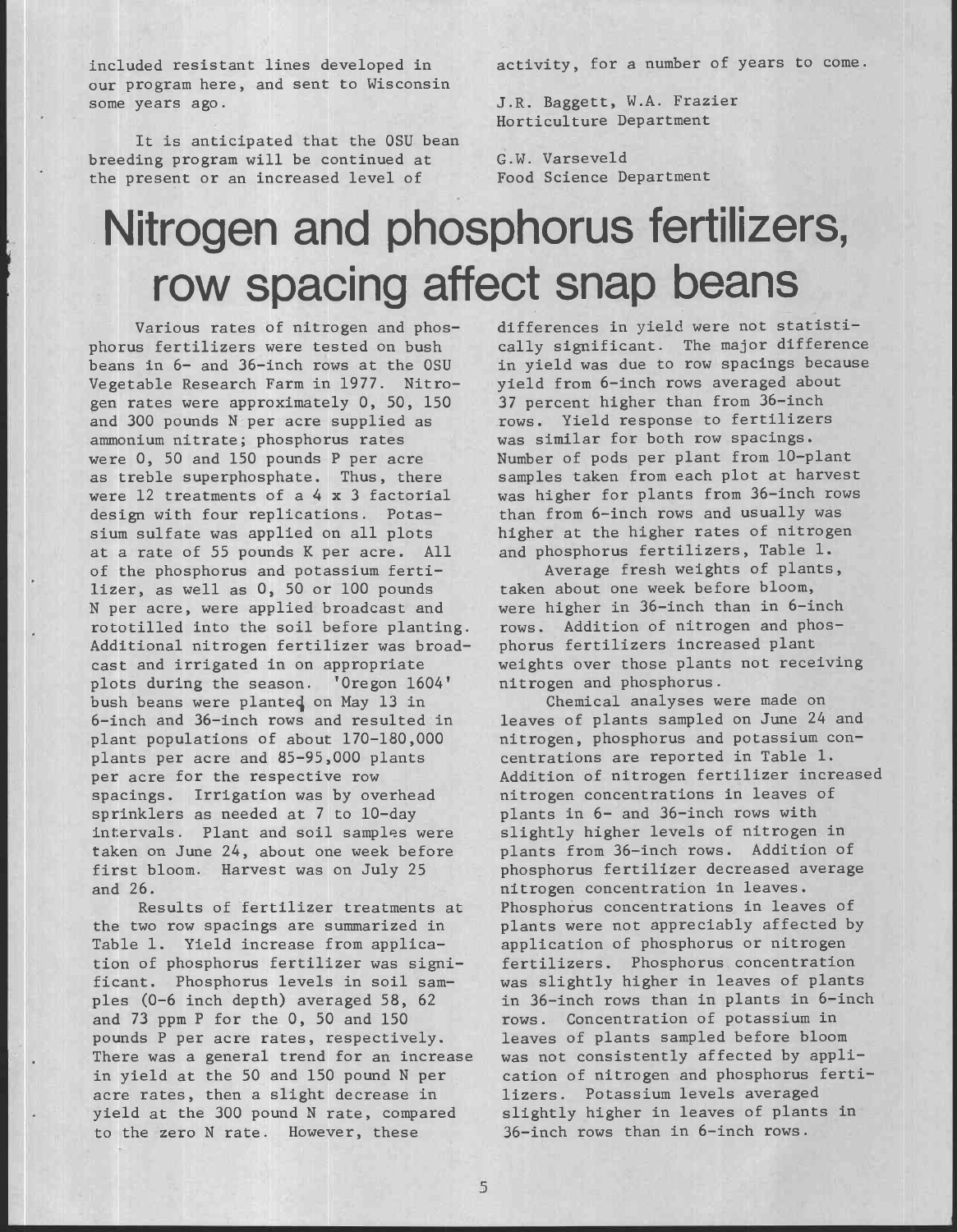Although yield responses were obtained from broadcast application of phosphorus fertilizer in this test, band application of phosphorus is usually more efficient and economical and is recommended. Differences in phosphorus concentrations in leaves or plants from phosphorus fertilizer

applications have been most apparent early in the season than at bloom or later. Yield results confirm earlier tests showing that increases in yield of snap beans can be obtained from use of higher plant populations in closer spaced rows.

H.J. Mack Horticulture Department

Table 1. Effects of nitrogen and phosphorus fertilizers on 'Oregon 1604' bush beans in 6- and 36-inch rows, Corvallis, 1977

|                    | Row Spac |          | N fert. means (1bs. N/A) |      |      |      | P fert. means (1bs. P/A) |      |  |
|--------------------|----------|----------|--------------------------|------|------|------|--------------------------|------|--|
|                    | (inches) | $\Omega$ | 50                       | 150  | 300  | Q    | $\frac{50}{1}$           | 150  |  |
| Yield $(T/A)$      | 6        | 10.8     | 11.0                     | 11.3 | 11.2 | 10.6 | 11.3                     | 11.3 |  |
|                    | 36       | 7.7      | 8.2                      | 8.6  | 8.0  | 7.9  | 8.2                      | 8.3  |  |
| Sieve sizes        |          |          |                          |      |      |      |                          |      |  |
| $(\%)$ 1-4         | 6        | 43       | 45                       | 46   | 46   | 45   | 44                       | 46   |  |
|                    | 36       | 42       | 44                       | 43   | 46   | 44   | 44                       | 44   |  |
| No. pods           |          |          |                          |      |      |      |                          |      |  |
| per plant          | 6        | 13.4     | 13.0                     | 16.2 | 13.6 | 13.6 | 14.1                     | 14.5 |  |
|                    | 36       | 18.4     | 22.7                     | 20.1 | 19.3 | 18.7 | 20.5                     | 21.2 |  |
| Fresh wt. of       | 6        | 13.4     | 14.6                     | 15.5 | 14.8 | 12.3 | 14.0                     | 17.5 |  |
| plants $(g)$ -6/24 | 36       | 15.7     | 17.8                     | 17.2 | 16.4 | 14.2 | 16.7                     | 19.4 |  |
| % N                | 6        | 4.00     | 4.74                     | 5.20 | 5.10 | 4.99 | 4.72                     | 4.56 |  |
|                    | 36       | 4.75     | 4.92                     | 5.15 | 5.07 | 5.04 | 4.99                     | 4.90 |  |
| % P                | 6        | .28      | .29                      | .30  | .31  | .29  | .30                      | .29  |  |
|                    | 36       | .32      | .33                      | .32  | .29  | .34  | .30                      | .30  |  |
| % K                | 6        | 1.59     | 1.75                     | 1.88 | 1.35 | 1.82 | 1.68                     | 1.68 |  |
|                    | 36       | 1.81     | 1.92                     | 1.94 | 2.00 | 1.90 | 1.96                     | 1.87 |  |